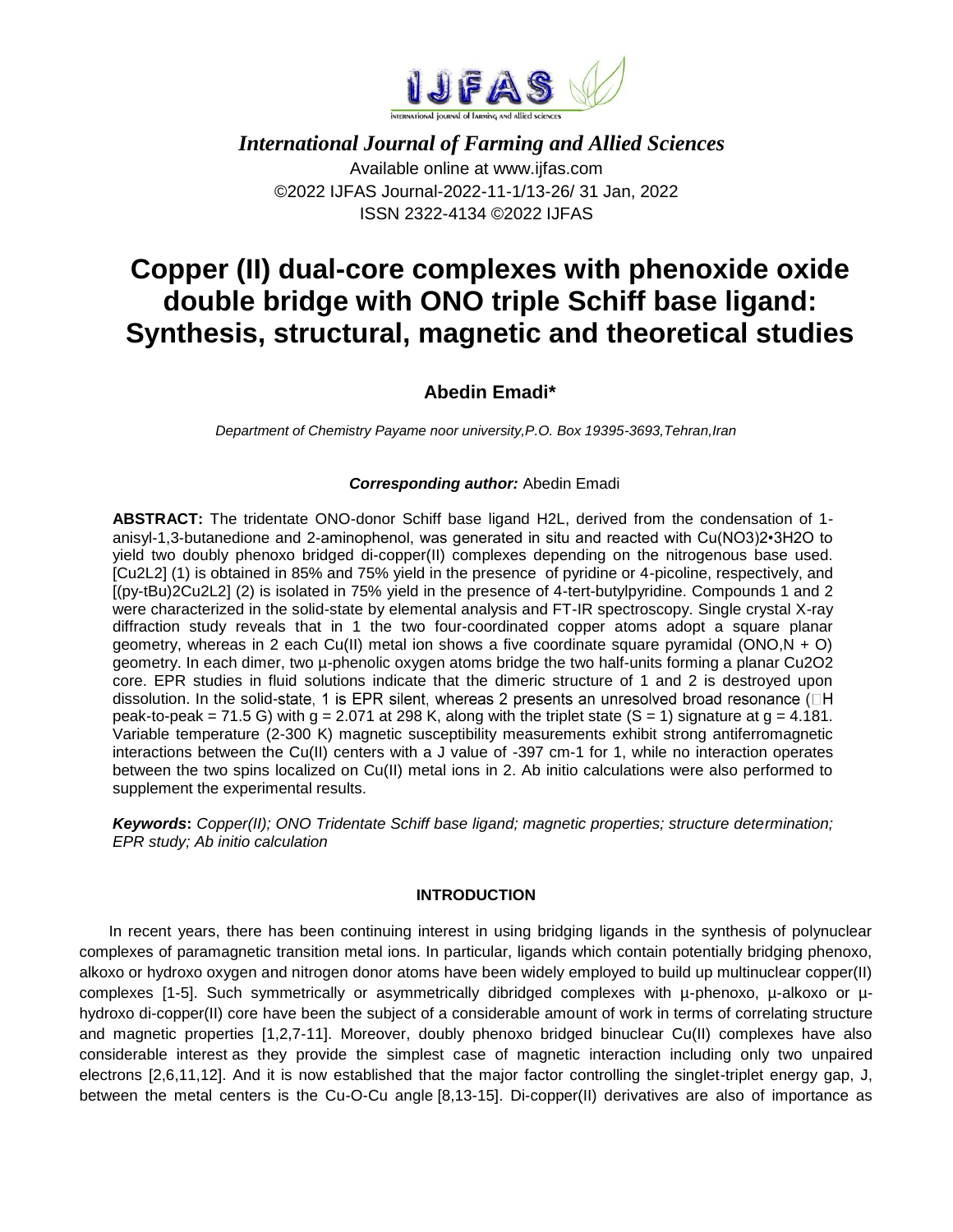precursors in the chemistry of supramolecular [16] and discrete molecular high-nuclearity copper(II) complexes [17- 21].

Diprotic Schiff bases are easily prepared by 1:1 condensation of appropriate salicylaldehyde or β-diketone reagents with appropriate amino alcohol substrates under mild conditions. Upon double deprotonation, they form a group of di-negative tridentate O,N,O-donor ligands that react readily with cupric salts to produce variablenuclearity compounds depending on the coligand [19,22]. Thus, a N-donor monodentate coligand results in the formation of neutral mononuclear square planar ternary copper(II) complexes while square pyramidal Cu(II) compounds are obtained in the presence of a N-N chelate coligand [19,23-27]. Moreover, the very popular bridging ligand 4,4'-bipyridine has been used also to construct homobinuclear copper(II) complexes [28], acting as a linear spacer between the mononuclear units, thus allowing the investigation of the intramolecular magnetic interaction between the magnetic centers [29].

We were interested in preparing neutral ternary mononuclear metal complexes of the type [LCu(II)(py)] with differently substituted di-anionic tridentate ONO Schiff base ligands ( $L^2$ ) and pyridine as ancillary ligand, as building blocks for the construction of novel self-assembled push-pull systems. However, it turned out that the synthesis using three closely related nitrogenous bases as coligand, leads to the formation of two different dimeric Schiff base complexes than those expected. Herein, we report on the synthesis, spectral and structural characterization, magnetic properties and ab initio study of both compounds formulated as [Cu2L2] (**1**) and [(py*t*Bu)2Cu2L2] (**2**), where H2L is the mono-condensation product of 1-anisyl-1,3-butanedione and 2-aminophenol (see Scheme 1). An EPR study of both complexes was also carried out.

## **2. Experimental**

#### *2.1. Materials*

Manipulations of air-sensitive compounds were performed under Argon atmosphere using standard Schlenk techniques. Solvents were dried and distilled according to standard procedures [30]. 4-methoxyacetophenone, potassium *tert*-butoxide, 2-aminophenol, pyridine, 4-*tert*-butylpyridine, 4-picoline, Ethyl acetate (99%) and copper(II) nitrate trihydrate were purchased from commercial sources and used without further purification. Compound 1-anisyl-1,3-butanedione was synthesized according to the literature procedure [31].

#### *2.2. Characterization and instrumentation*.

Infrared spectra were recorded on a Perkin-Elmer, Model Spectrum One, FT-IR spectrophotometer as KBr disks in the 4000 to 400 cm<sup>-1</sup> range. Elemental analyses were conducted on a Thermo-FINNIGAN Flash EA 1112 CHNS/O analyzer by the Microanalytical Service of the CRMPO at the University of Rennes 1, France. Electron paramagnetic resonance (EPR) spectra were recorded at 298 K with a Bruker EMX-8/2.7 (X-band) spectrometer. The temperature dependences of the magnetizations for powdered samples have been measured with a SQUID magnetometer (Quantum design MPMS-XL5) operating between 2 and 300 K at a constant field of 2 kOe. The experimental data have been corrected from the sample holder diamagnetism and the intrinsic diamagnetism estimated from the Pascal's tables [32]. Melting points were determined in evacuated capillaries on a Kofler Bristoline melting point apparatus and were not corrected.

#### *2.3. Preparations*

## 2.3.1. Preparation of [{4-MeO-C6H4–C(O)CH=C(CH3)N-*o*-C6H4-O}Cu]<sup>2</sup> (**1**)

A Schlenk tube was charged with a magnetic stir bar, 200 mg (1.04 mmol) of 1-anisyl-1,3-butanedione, 114 mg (1.04 mmol) of 2-aminophenol and 10 mL of toluene, and the mixture was refluxed for 2 hours. After cooling, a yellow solid deposited. The precipitate was filtered off and washed with a petroleum ether: diethyl ether (1:1 v:v) mixture. Then, 292 mg (2.6 mmol) of potassium *tert*-butoxide and 2 mL of THF were added and the reaction mixture was stirred at r.t. for 20 min, upon which time it turned dark-red. Pyridine (160 μL, 2.08 mmol) was then added, before dropwise addition of a solution of  $Cu(NO<sub>3</sub>)<sub>2</sub>$  • 3H<sub>2</sub>O (252 mg, 1.04 mmol) in 5 mL of THF. The stirring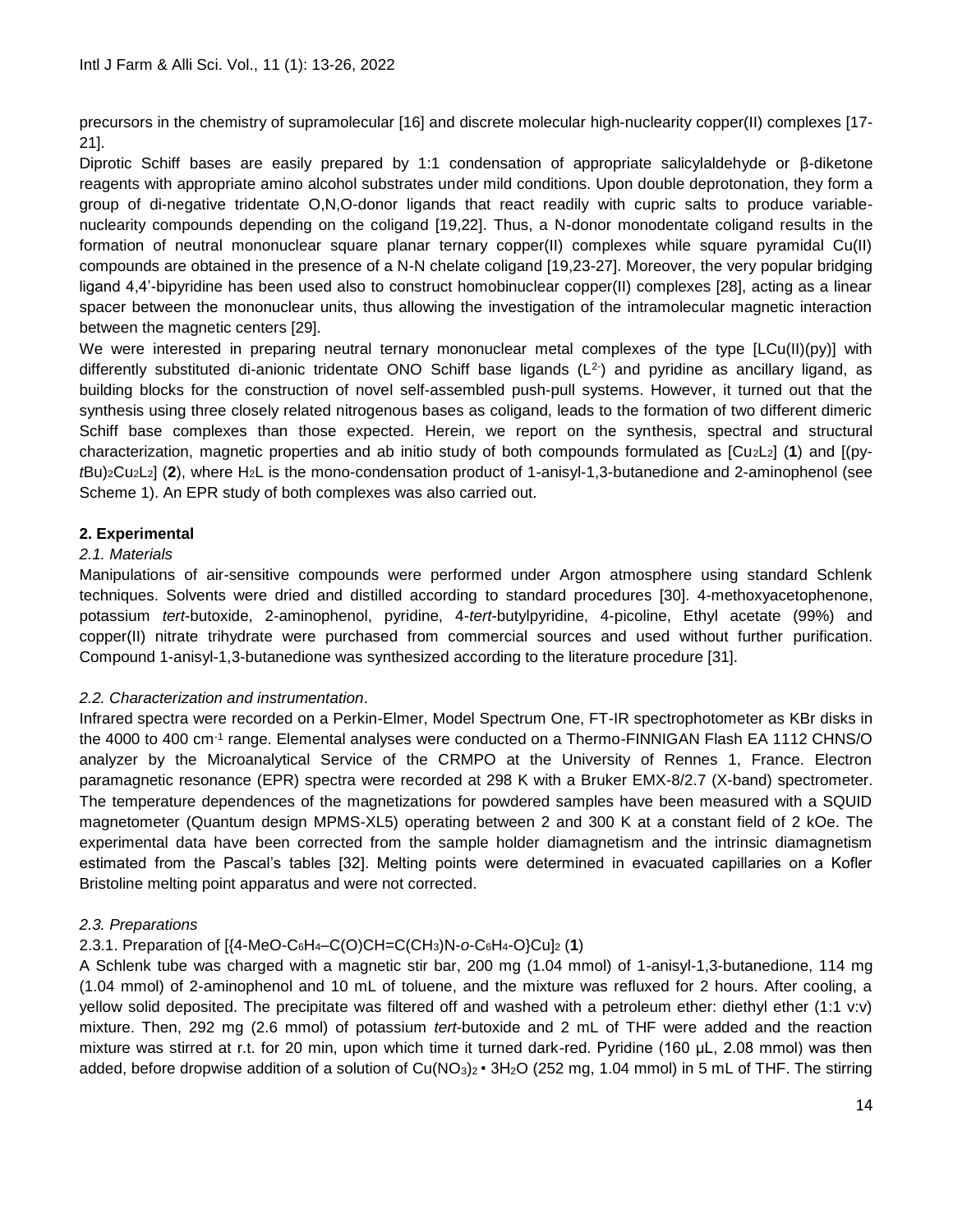was continued overnight. The reaction was quenched with 15 mL of EtOH, releasing a dark-green microcrystalline precipitate that was filtered off and washed with cold EtOH (3 x 10 mL) and diethyl ether (4 x 10 mL). The darkgreen solid residue was dried under vacuum for 2 hours and dissolved in dichloromethane. The solution was subjected to slow evaporation for 5 days, affording 300 mg (0.44 mmol, 85% Yield) of black microcrystals. A crystal from this crop was used for X-ray structure determination. M.p. 215-217 °C. Anal.Calcd for  $C_{34}H_{30}Cu_{2}N_{2}O_{6}$  (681.71  $qmol<sup>-1</sup>$ : ): C, 59.21; H, 4.38; N, 4.06. Found: C, 59.15; H, 4.33; N, 4.16%. Under the same conditions, complex **1** was isolated in 75% yield when its preparation was carried out with 4 picoline (185 μL, 2.08 mmol) instead of pyridine.

## 2.3.2. Preparation of [{4-MeO-C6H4-C(O)CH=C(CH3)N-*o*-C6H4-O}Cu(NC5H4-4-CMe3)]<sup>2</sup> (**2**)

This complex was synthesized following a similar procedure to that described above for the preparation of **1**, using in this case, 200 mg (1.04 mmol) of 1-anisyl-1,3-butanedione, 114 mg (1.04 mmol) of 2-aminophenol, 292 mg (2.6 mmol) of potassium *tert*-butoxide, 0.44 mL (3.0 mmol) of 4-*tert*-butylpyridine and 300 mg (1.24 mmol) of Cu(NO3)<sup>2</sup> • 3H<sub>2</sub>O. Recrystallization by slow evaporation of a saturated CH<sub>2</sub>Cl<sub>2</sub> solution yielded 506 mg (75%) of a dark-green crystalline solid. A crystal from this crop was used for X-ray structure determination. M.p. 171-173 °C. Anal. Calcd  $f$ or C $_{52}$ H $_{56}$ Cu $_2$ N $_4$ O $_6$  (960.12 gmol<sup>-1</sup>): C, 65.05; H, 5.88; N, 5.84. Found: C, 64.74; H, 5.44; N, 5.58%.

## *2.4. X-ray crystal structure determination*

Well-shaped single crystals of **1** and **2** of suitable dimensions were coated in Paratone-N oil, mounted on a Kaptan loop and transferred to the cold gas stream of the cooling device. Intensity data were collected at  $T = 150(2)$  K on a APEXII, Bruker-AXS diffractometer, Mo-Kα radiation (λ = 0.71073 Å), equipped with a bidimensional CCD detector and were corrected for absorption effects using multiscanned reflections. The two structures were solved by direct methods using the *SIR97* program [33], and then refined with full-matrix least-square methods based on *F*<sup>2</sup> (*SHELXL-97*) [34] with the aid of *WINGX* program [35]. All non-hydrogen atoms were refined with anisotropic atomic displacement parameters. All the hydrogen atoms were placed in their geometrically idealized positions and constrained to ride on their parent atoms. A summary of the details about crystal data, collection parameters and refinement are documented in Table 1, and additional crystallographic details are in the CIF files. ORTEP views are drawn using *Olex2* software [36].

|                                          | 1                              | $\mathbf{2}$                   |
|------------------------------------------|--------------------------------|--------------------------------|
| Empirical formula                        | $C_{34}H_{30}Cu_2N_2O_6$       | $C_{52}H_{56}Cu_2N_4O_6$       |
| Formula mass, g mol-1                    | 689.68                         | 960.09                         |
| Collection T, K                          | 150(2)                         | 150(2)                         |
| Crystal system                           | Monoclinic                     | Triclinic                      |
| space group                              | P2 <sub>1</sub> /c             | Рī                             |
| a (Å)                                    | 9.0297(2)                      | 9.4434(3)                      |
| b(A)                                     | 14.3356(4)                     | 11.3431(4)                     |
| c(A)                                     | 11.4572(3)                     | 11.4661(4)                     |
| $\alpha$ (°)                             | 90                             | 101.758(2)                     |
| $\beta$ (°)                              | 109.8300(10)                   | 109.5860(10)                   |
| $V(^{\circ})$                            | 90                             | 92.739(2)                      |
| $V(\AA^3)$                               | 1395.15(6)                     | 1123.86(7)                     |
| Ζ                                        | 2                              |                                |
| $D_{\text{calcd}}$ (g cm <sup>-3</sup> ) | 1.642                          | 1.419                          |
| Crystal size (mm)                        | $0.15 \times 0.07 \times 0.04$ | $0.41 \times 0.11 \times 0.06$ |
| Crystal color                            | black                          | black                          |

**Table 1** Crystallographic data, details of data collection and structure refinement parameters for compounds **1** and **2**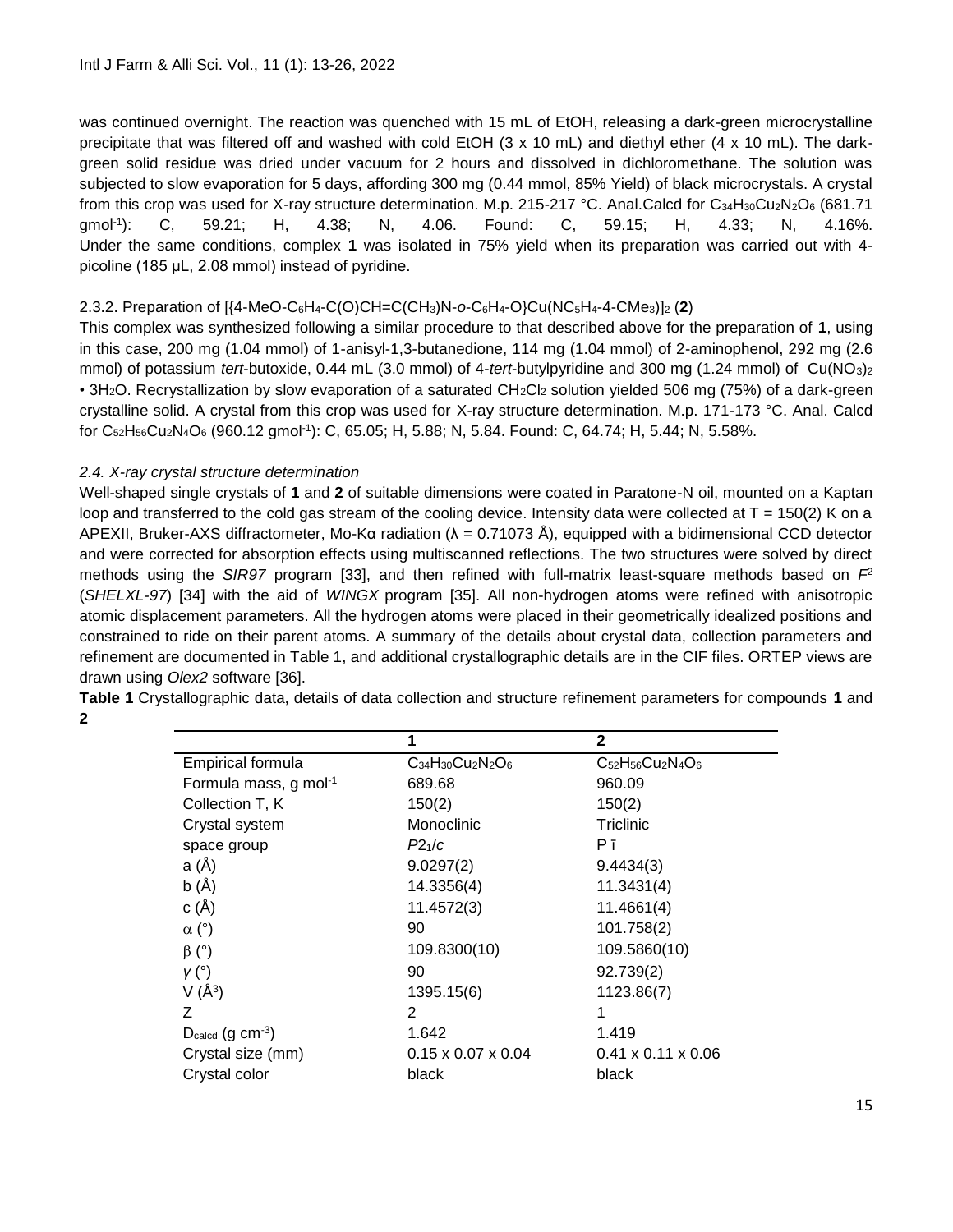| F(000)                              |    | 708                      |     | 502                            |                 |     |        |
|-------------------------------------|----|--------------------------|-----|--------------------------------|-----------------|-----|--------|
| abs coeff $(mm^{-1})$               |    | 1.577                    |     | 1.002                          |                 |     |        |
| $\theta$ range (°)                  |    | 3.41 to 27.48            |     | 2.96 to 27.48                  |                 |     |        |
| range h,k,l                         |    | $-11/11, -17/18, -12/14$ |     | $-12/12$ , $-13/14$ , $-14/14$ |                 |     |        |
| No. total refl                      |    | 12339                    |     |                                | 18161           |     |        |
| No. unique refl                     |    | 3183                     |     |                                | 5123            |     |        |
| Comp. to $\theta_{\text{max}}$ (%)  |    | 99.6                     |     |                                | 99.4            |     |        |
| Max/min transmission                |    | 0.939/0.856              |     |                                | 0.942/0.807     |     |        |
| Data/Restraints/Parameters          |    | 3183/0/201               |     | 5123/0/294                     |                 |     |        |
| Final                               | R. | $R_1$                    | $=$ | 0.0285                         | $R_1$           |     | 0.0286 |
| $[1>2\sigma(1)]$                    |    | $wR_2 = 0.0691$          |     |                                | $wR_2 = 0.0712$ |     |        |
| R indices (all data)                |    | $R_1$                    | $=$ | 0.0378                         | $R_1$           | $=$ | 0.0331 |
|                                     |    | $wR_2 = 0.0736$          |     |                                | $wR_2 = 0.0737$ |     |        |
| Gof $/F2$                           |    | 1.016                    |     |                                | 1.055           |     |        |
| Largest diff. Peak/hole $(eA^{-3})$ |    | $0.430/-0.324$           |     |                                | $0.365/-0.406$  |     |        |

#### *2.5. Computational details*

DFT calculations [37] were carried out with the Amsterdam Density Functional (ADF) program [38]. The Becke approximation for exchange [39] and the Perdew expression for correlation [40] (BP) has been chosen with the TZ2P basis set [41]. The optimized geometries of both compounds **1** and **2** were characterized as true minima on the potential energy surfaces using vibrational frequency calculations.

To compute exchange couplings in **1** and **2**, Complete active space self-consistent field (CASSCF) calculations [42], including two electrons in two molecular orbitals (MOs), have been performed using the MOLCAS 7.6 package [43] to generate a reference space (CAS[2,2]). The dynamical correlation effects were then incorporated by using the dedicated difference configuration interaction (DDCI) method [44] implemented in the CASDI code [45]. With this approach, one concentrates on the differential effects rather than on the evaluation of the absolute energies. DDCI1 (i.e. CAS+S) involves one hole and one particle (1h, 1p, 1h1p) single excitations on the full active space. DDCI2 also accounts for the two holes or two particles diexcitations (2h, 2p). Finally, the two holes/one particle (2h1p) and one hole/two particles (1h2p) excitations are taken into account in DDCI3 (i.e. CAS+DDCI). Since the DDCI philosophy relies on the simultaneous characterization of different spin states, which share similar spatial descriptions, one has to initially determine a set of common MOs to build up the CI space. Computed J values strongly depend on the quality of the magnetic orbitals [46]. In the present work, one uses orbitals obtained for the lowest triplet state. Calculations have been done with C<sub>i</sub> symmetry on model dimers ensuing from the crystallographic data without any geometry optimization. All methyl groups have been replaced by hydrogen atoms. All atoms have been depicted with ANO-RCC type basis sets. The Cu, N, C and H atoms have been described with (21s15p10d6f4g2h)/[5s4p2d1f], (14s9p4d3f2g)/[3s2p1d], (14s9p4d3f2g)/[3s2p] and (8s4p3d1f)/[2s] contractions, respectively [47]. A (14s9p4d3f2g)/[3s2p1d] contraction has been used for the O atoms directly coordinated to copper whereas other O atoms have been described with a (14s9p4d3f2g)/[3s2p] contraction.

#### **3. Results and Discussion**

#### *3.1. Synthesis and characterization*

The dideprotonated ONO tridentate Schiff base ligand, [4-MeO-C<sub>6</sub>H<sub>4</sub>-C(O)CH=C(CH<sub>3</sub>)N-o-C<sub>6</sub>H<sub>4</sub>-O]<sup>2-</sup> (L<sup>2-</sup>), employed in this work was generated in a two-step one-pot reaction by facile condensation of 1-anisyl-1,3 butanedione with 2-aminophenol, in 1:1 molar ratio, in refluxing toluene for 2 hours, followed by the double deprotonation of the yellow diprotic precipitate formed on cooling, with 2.5 equiv of *t*BuO-K<sup>+</sup> in THF. Pyridine based nitrogenous base (4-NC<sub>5</sub>H<sub>4</sub>R, R = H, CH<sub>3</sub>, C(CH<sub>3</sub>)<sub>3</sub>) was then added to the dark red reaction mixture before dropwise addition of a THF solution of the copper(II) nitrate salt. The solutions were stirred overnight to separate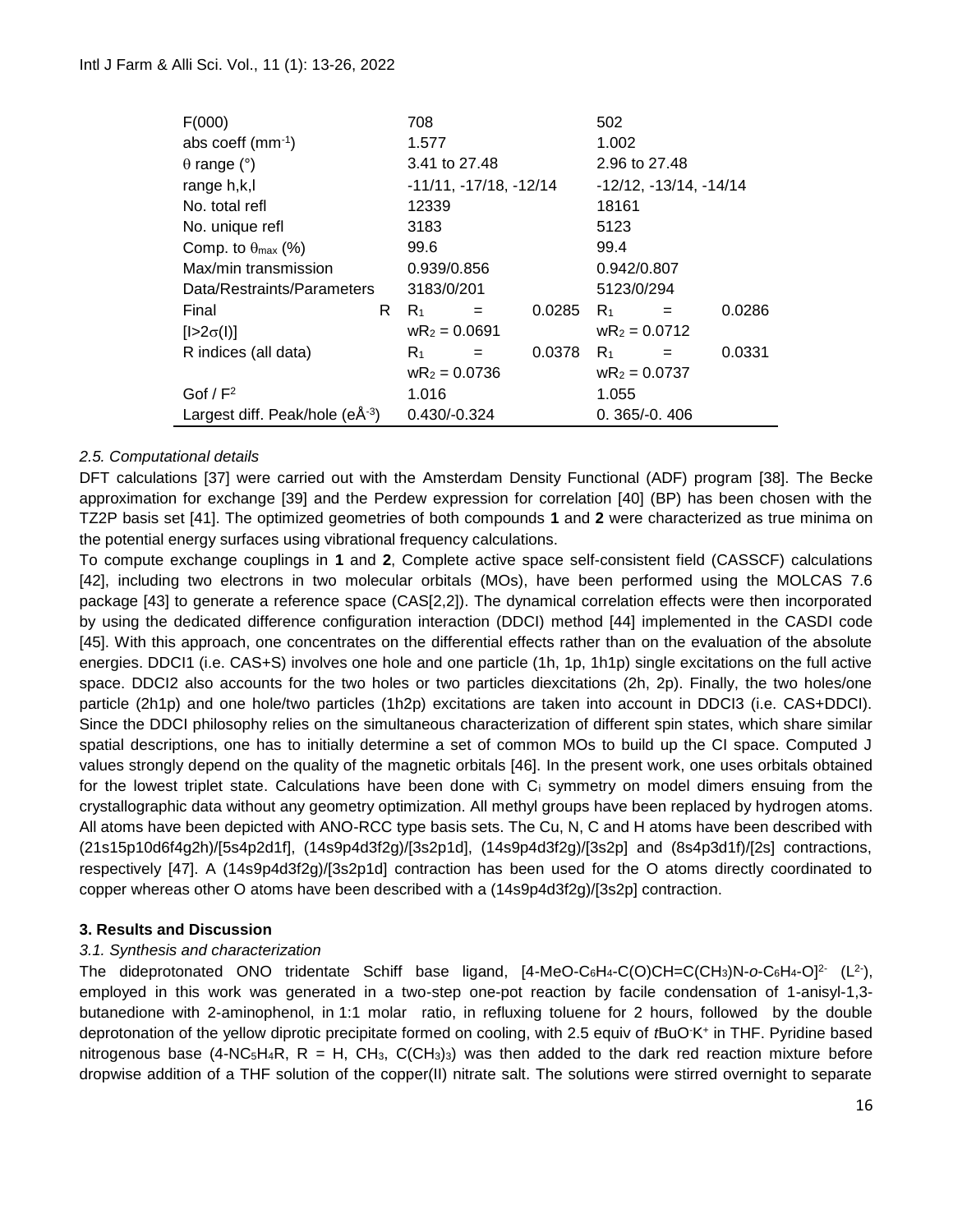microcrystalline compounds. Subsequent recrystallization of the product from dichloromethane solution gave dark green crystals of the binuclear ONO Cu(II) Schiff base complexes **1** and **2**, respectively (Scheme 1).



#### **Scheme 1** Preparation of complexes **1** and **2**

Whatever the amount of pyridine used (1 to 4 equivalents), the doubly phenoxo bridged binuclear complex **1** was always obtained and isolated in excellent yields of 80-85%. The same binuclear derivative **1** was also isolated, albeit in a lower yield of 75%, when 4-picoline  $(4-C<sub>5</sub>H<sub>4</sub>CH<sub>3</sub>)$ , a more donating ligand, was used under the same conditions in place of pyridine. It is worth noting that among the nitrogenous coligands used, only the sterically more demanding 4-*tert*-butylpyridine does coordinate to the metal center to form the binuclear Cu(II) Schiff base complex **2** that is isolated in 75% yield (Scheme 1). Addition of an excess of 4-*tert*-butylpyridine to a THF solution of the binuclear compound **1** did not afford its mononuclear counterpart **2**. The extra stability of compound **1** presumably arises from its symmetrical nature which in turn might inhibit its dissociation to generate the monomeric species [Cu(II)L].

Both compounds **1** and **2** are thermally stable, air and moisture insensitive on storage under ordinary conditions, exhibiting good solubility in common polar organic solvents but are not soluble in ethanol, diethyl ether and hydrocarbon solvents. The molecular identity and geometry of both complexes were elucidated by X-ray crystal structure determination (see below). Analysis by ESI-MS did not give the parent ions or indeed any useful information, except a prominent fragment ion observed at M/z = 345.0429 in the mass spectrum of **1** that is assigned to the cation  $[L^{63}Cu-H]^+$  (M/z = 345.04262). However, satisfactory analytical data on crystalline material demonstrates purity of both compounds (see Section 2.3).

#### *3.2. Infrared spectral study*

The solid-state FT-IR spectra of **1** and **2** were assigned on the basis of frequency calculations on DFT optimized geometries of **1** and **2** [37-41]. Table 2 gathers both computed and experimental major frequencies and their respective attributions, showing a good agreement between the calculated and observed spectral data. The most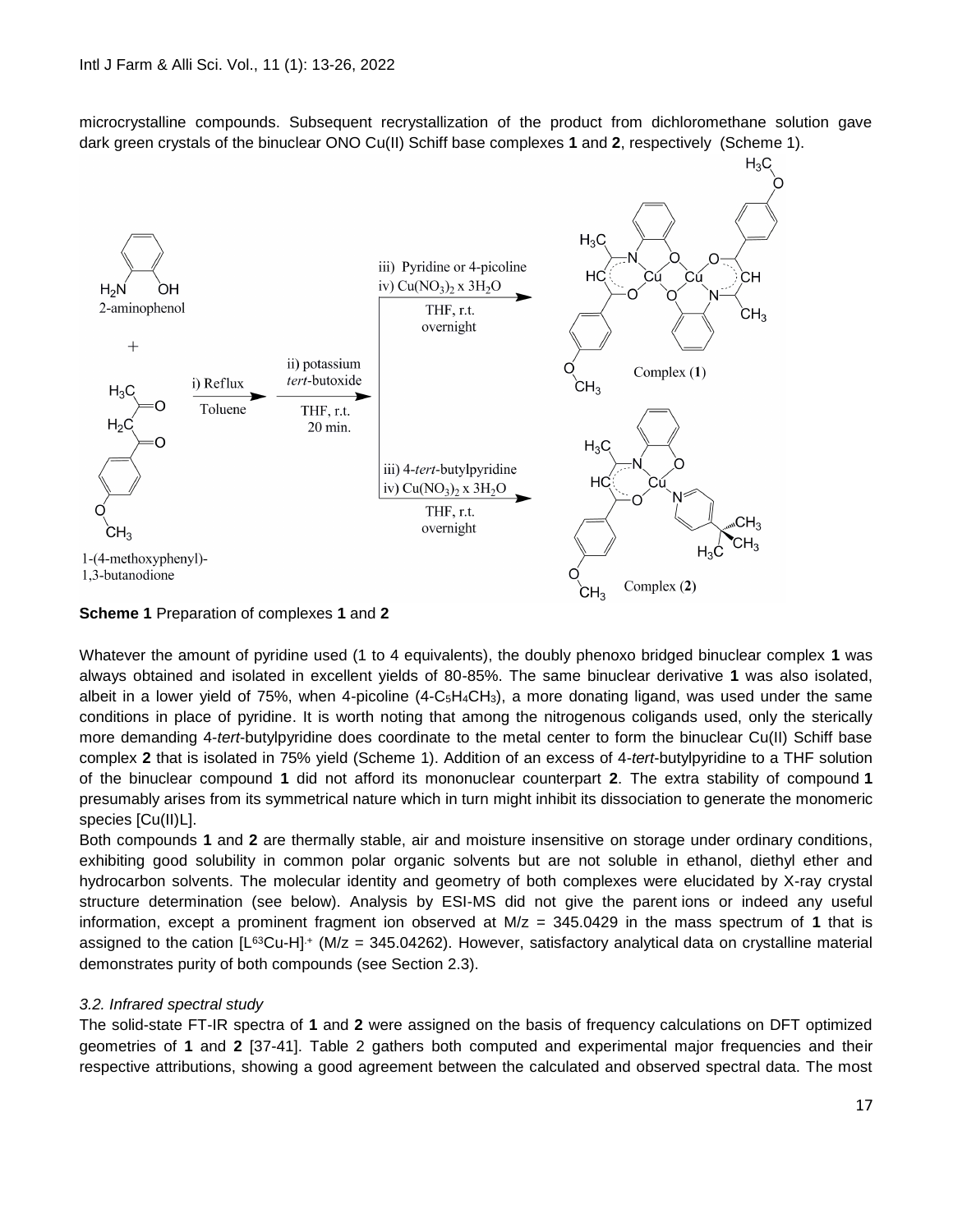salient feature found in the spectra of **1** and **2** is the characteristic strong intensity bands in the ranges 1587-1466 and 1604-1584 cm<sup>-1</sup>, respectively, assigned to the  $\sqrt{C}$ .  $\sqrt{C}$ .  $\sqrt{C}$ .  $\sqrt{C}$ . stretching vibrations of the Schiff base skeleton, suggesting that the imine nitrogen and carbonyl oxygen atoms coordinate to the Cu(II) metal ion. The weak bands observed at 3049 and 3040 cm-1 for **1** and **2**, respectively, are attributed to the aromatic *ν*(C-H) vibrations, while the bands found at 2932 and 2830 cm<sup>-1</sup> in the spectrum of 1 and at 2926 and 2864 cm<sup>-1</sup> in that of **2**, are characteristic of aliphatic *ν*(C-H) vibrations. The observed medium intensity band at 1244 and 1242 cm-1 for **1** and **2**, respectively, are due to the *ν*asym vibration mode of the CH3-O-aryl group. The deformation modes of the C-H bonds in **1** and **2** show up respectively at 772 and 734 cm-1 . Thus, the infrared spectral data are consistent with the structural features of both compounds (see below Section 3.3).

|                                      |              | Computed          | 1 <sup>b</sup>      | 2 <sup>b</sup>      |
|--------------------------------------|--------------|-------------------|---------------------|---------------------|
| $v$ (C-H aryl)                       |              | 3089(w)           | 3049(w)             | 3040(w)             |
| $v(C-H, -OCH3)$                      |              | 2992(w)           | 2932(w)             | 2926(w)             |
| $V_{sym}(CH_3)$                      |              | 2949(w)           | 2830(w)             | 2864(w)             |
| $v(C \rightarrow O)$ ,<br>$V(C = C)$ | $v(C - N)$ , | $1587(s)-1466(s)$ | $1581(s) - 1485(s)$ | $1604(s) - 1584(s)$ |
| $V_{asym}$ (C-H,<br>$CH3$ )          | C6H4-O-      | 1240(m)           | 1244(m)             | 1242(m)             |
| ़(C–H)                               |              | 719(m)            | 772(m)              | 734(m)              |

<sup>a</sup> in cm<sup>-1</sup>. <sup>b</sup> recorded as KBr disk.

## *3.3. Description of the molecular and crystal structures*

Perspective views of binuclear compounds **1** and **2**, including the atom labeling scheme, are shown in Figs. 1 and 2, while selected bond lengths and angles are listed in Table 3. Compound **1** crystallizes in the monoclinic system with space group P21/c, while complex **2** crystallizes in the triclinic crystal system Pī space group. In both cases, the asymmetric unit consists of a neutral centrosymmetric bis(µ-phenoxo)di-copper(II) complex with the two halves of the dimeric unit related by a crystallographic inversion center in the middle of the four membered  $Cu<sub>2</sub>O<sub>2</sub>$  core. In each doubly phenoxo bridged dimer, each µ-phenolic oxygen atom bridges in an antisymmetric fashion two Cu(II) metal ions leading to a  $Cu<sub>2</sub>O<sub>2</sub>$  rhombic core with two distinct bridging Cu(1)-O(1) and Cu(1)-O(1') bond lengths of 1.9357(14) and 1.9579(13) Å in **1**, and 1.9247(11) and 2.445(3)Å in **2**, respectively, while Cu-O-Cu bridge angles are of 102.95(6)° in **1** and of 95.506(3)° in **2**. In both compounds, the Cu(1)-O(1)-Cu(1')-O(1') torsion angle is  $0.0^{\circ}$ , indicating that the  $Cu<sub>2</sub>O<sub>2</sub>$  core is strictly planar. Furthermore, the intramolecular non-bonding Cu(1)…Cu(1') distance is 3.0462(4) in **1** and 3.253(3) Å in **2**. All these bond distances and angles are in good agreement with that recently reported for analogous doubly phenoxo bridged square planar and square pyramidal Cu(II) species [19,20,24,48,49].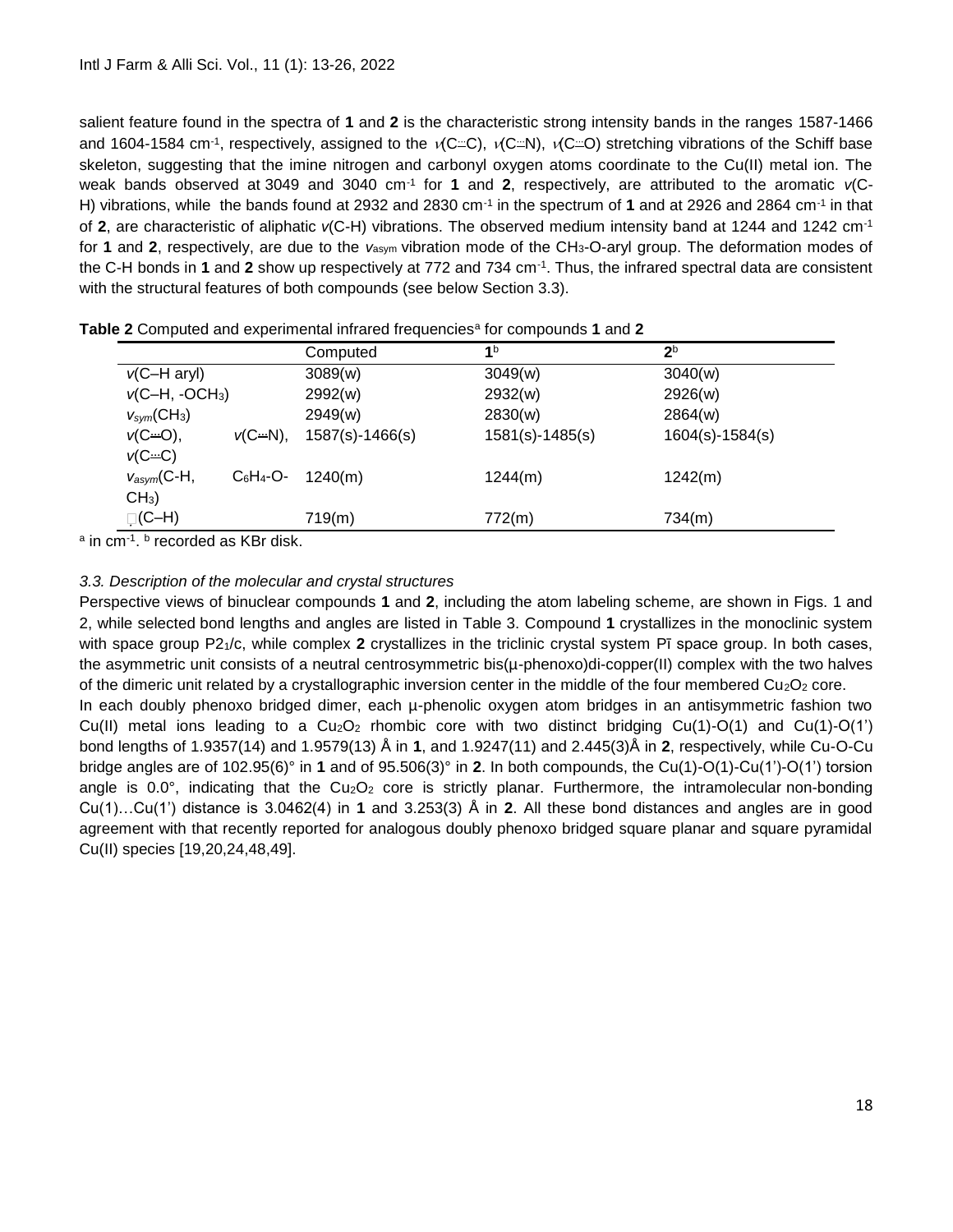

**Fig. 1** Molecular structure of complex **1** showing partial atom numbering scheme. Hydrogen atoms are omitted for clarity. Thermal ellipsoids are drawn at 60% probability.

In compound **1**, the dinuclear unit presents two tetracoordinated cupric ions in a slightly distorted square-planar environment (Fig. 1), with the coordination sphere formed by the deprotonated amide nitrogen atom and the carbonyl and phenoxo oxygen atoms of the acyclic Schiff base ligand, and the bridging oxygen atom of the second half-unit. The four bond lengths span the range 1.8749(14)-1.9579(13) Å (Table 3). The sum of the angles around the Cu(II) center is 359.97°, indicating a slightly distorted square-planar geometry around the metal atom. The diagonal angles are, indeed, found to be  $176.42(6)°$  [O(1)-Cu(1)-O(2)] and  $161.35(6)°$  [N(1)-Cu(1)-O(1')]. Those values deviate somewhat from idealized transoid angles of 180° expected for a perfectly square-planar compound. Deviations of the coordinating  $O(1)$ ,  $O(1')$ ,  $O(2)$  and  $N(1)$  atoms around Cu(II) center from the least-square mean planes through them are 0.0224(11), -0.0198(9), 0.0166(8) and -0.0192(9) Å, respectively, and that of the Copper atom from the same plane is 0.0290(6) Å.

|                              |            | $\overline{2}$ |  |
|------------------------------|------------|----------------|--|
| <b>Bond distances</b>        |            |                |  |
| $Cu(1)-O(1)$                 | 1.9579(13) | 1.9247(11)     |  |
| $Cu(1)-N(1)$                 | 1.9183(16) | 1.9729(13)     |  |
| $Cu(1)-O(2)$                 | 1.8749(14) | 1.9155(11)     |  |
| $Cu(1)-X^a$                  | 1.9579(13) | 2.0467(13)     |  |
| Angles                       |            |                |  |
| $O(1)$ -Cu(1)-O(2)           | 176.42(6)  | 174.93(5)      |  |
| $O(1)$ -Cu(1)-N(1)           | 84.30(6)   | 84.60(5)       |  |
| $O(2)$ -Cu(1)-N(1)           | 97.76(6)   | 95.20(5)       |  |
| $N(1)$ -Cu(1)-X <sup>a</sup> | 161.35(6)  | 162.66(5)      |  |
| $O(1)$ -Cu(1)-X <sup>a</sup> | 77.05(6)   | 90.86(5)       |  |
| $O(2)$ -Cu(1)-X <sup>a</sup> | 100.86(6)  | 90.78(5)       |  |

**Table 3** Selected bond distances (Å) and angles (°) for compounds **1** and **2**

<sup>a</sup>X = O(1)#1 for **1**, X = n(2) for **2**; #1 Symmetry transformations used to generate equivalent atoms: -x+1,-y,-z+1.

By contrast, the binuclear unit of **2** exhibits two pentacoordinated Cu(II) centers in a square pyramidal (4+1) coordination geometry (Fig. 2). The basal plane consists of the same tridentate ONO- donor set of atoms as in **1** and the nitrogen atom of the monodentate 4-*tert*-butylpyridine, while the apical site is occupied by the phenoxido oxygen atom of another ONO-tridentate dianion that is basal to the second copper(II) metal ion of the dimer. The copper atom is deviated by 0.1022 Å from the basal plane due to the formation of the axial bond. The bond distances of the donor atoms of the tridentate Schiff base ligand to the central metal atom are in the range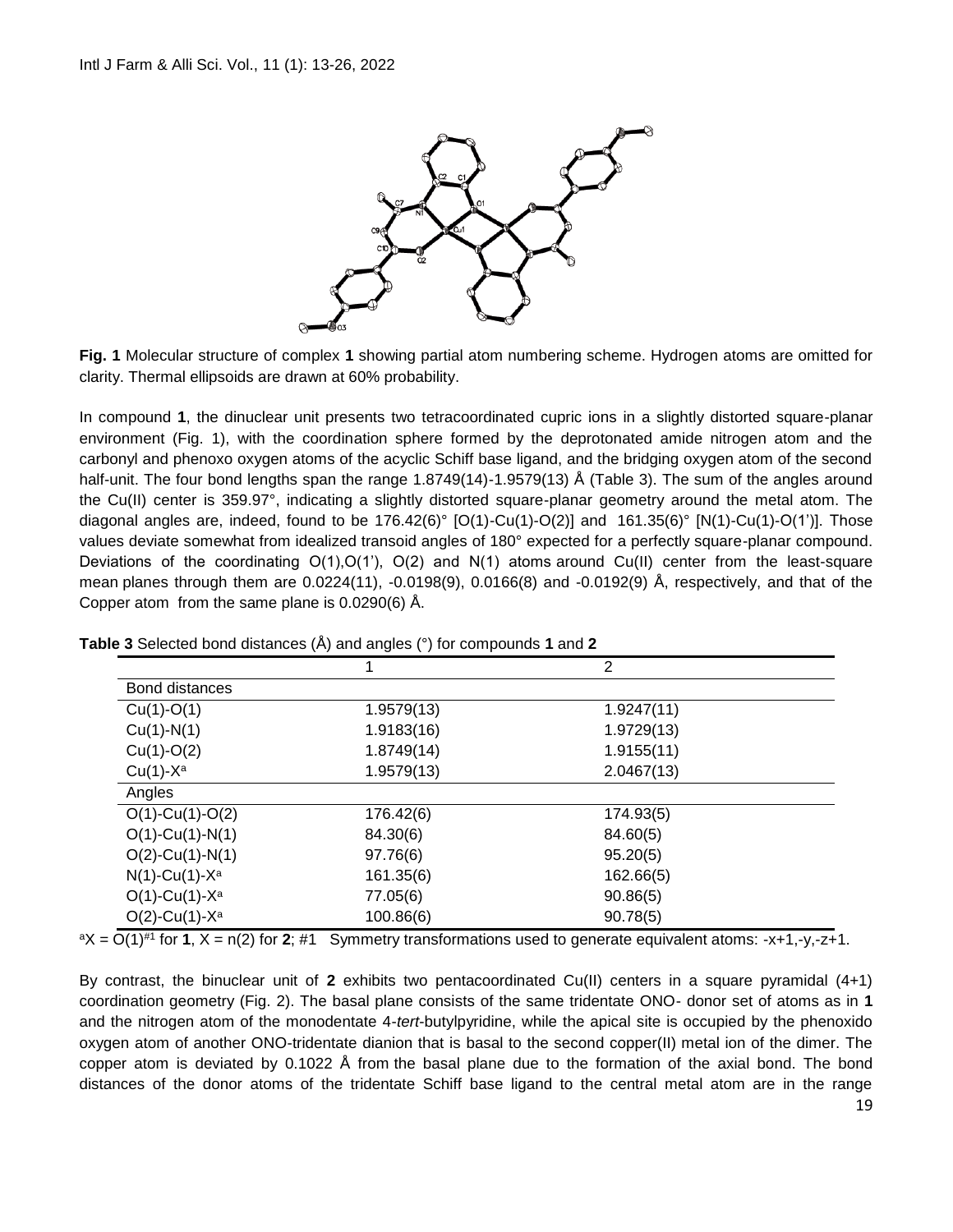1.9155(11) to 1.9729(13) Å, and are typical for Cu(II) complexes [19,20,23-27,50,51]. The Cu(II)-Npy bond distance of 2.0467(13) Å is slightly longer than those observed in related ternary square-planar Cu(II) complexes (1.90-1.96 Å) [23-27]. Such a lengthening may explain an easy dissociation of less donating and less sterically demanding monodentate N-donor ligand leading to the formation of square planar dimeric complex **1**, as observed here with pyridine and 4-picoline. Obviously, the Cu(1)-O(1') axial bond length (2.445(3)  $\hat{A}$ ) is much longer than the equatorial distances which may be ascribed to Jahn-Teller distortion. The Addison parameter (τ) [52] which is an index of distortion from the square-pyramidal to the trigonal-bipyramidal geometry is calculated to be 0.072, indicating that the pentacoordinated geometry is very little distorted from a perfectly square pyramid ( $\tau = 0$ ). The dihedral angle between the bridging  $Cu<sub>2</sub>O<sub>2</sub>$  plane and the mean basal plane of the copper square pyramid is 80.713(4)°.



**Fig. 2** Molecular structure of complex **2** showing partial atom numbering scheme and apical short contact Cu-O interactions in dashed-line. Hydrogen atoms are omitted for clarity. Thermal ellipsoids are drawn at 60% probability.

In both complexes, the fused five- and six-membered heterometallacycles formed upon the Schiff base condensation of anisoylacetone with aminophenol and subsequent chelation of the Cu(II) ion, are essentially coplanar. Moreover, the six-membered metallacycle is also co-planar with the anisyl substituent with dihedral angles of 3.202(3) and 0.868(2)° in **1** and **2**, respectively, and of 25.60(3)° with the 4-*tert*-butylpyridine ligand in **2**. In addition, interatomic distances and angles (Tables 3 and 4) are indicative of substantial  $\pi$  delocalization of the electron density through the chelate rings.

## *3.4. EPR spectroscopy*

The X-band EPR spectra of compounds **1** and **2** have been recorded in fluid solutions and as powdered samples at room temperature (298 K). The spectra of compound **1**, recorded on a polycrystalline powder, do not show any EPR signal. In contrast, EPR spectrum of **2**, obtained in the polycrystalline state at room temperature (Fig. 3), exhibits unresolved broad-band resonances, due to exchange coupling between the copper(II) ions, at  $g = 2.071$ with a  $\Delta H$  peak-to-peak values of 71.5 G. Moreover, the spectrum showed a weak  $\Delta M_s = \pm 2$  half field transition (Fig. 3, insert) at  $g = 4.181$ , thus giving unequivocal proof of the existence of the triplet state (S = 1) in the solid.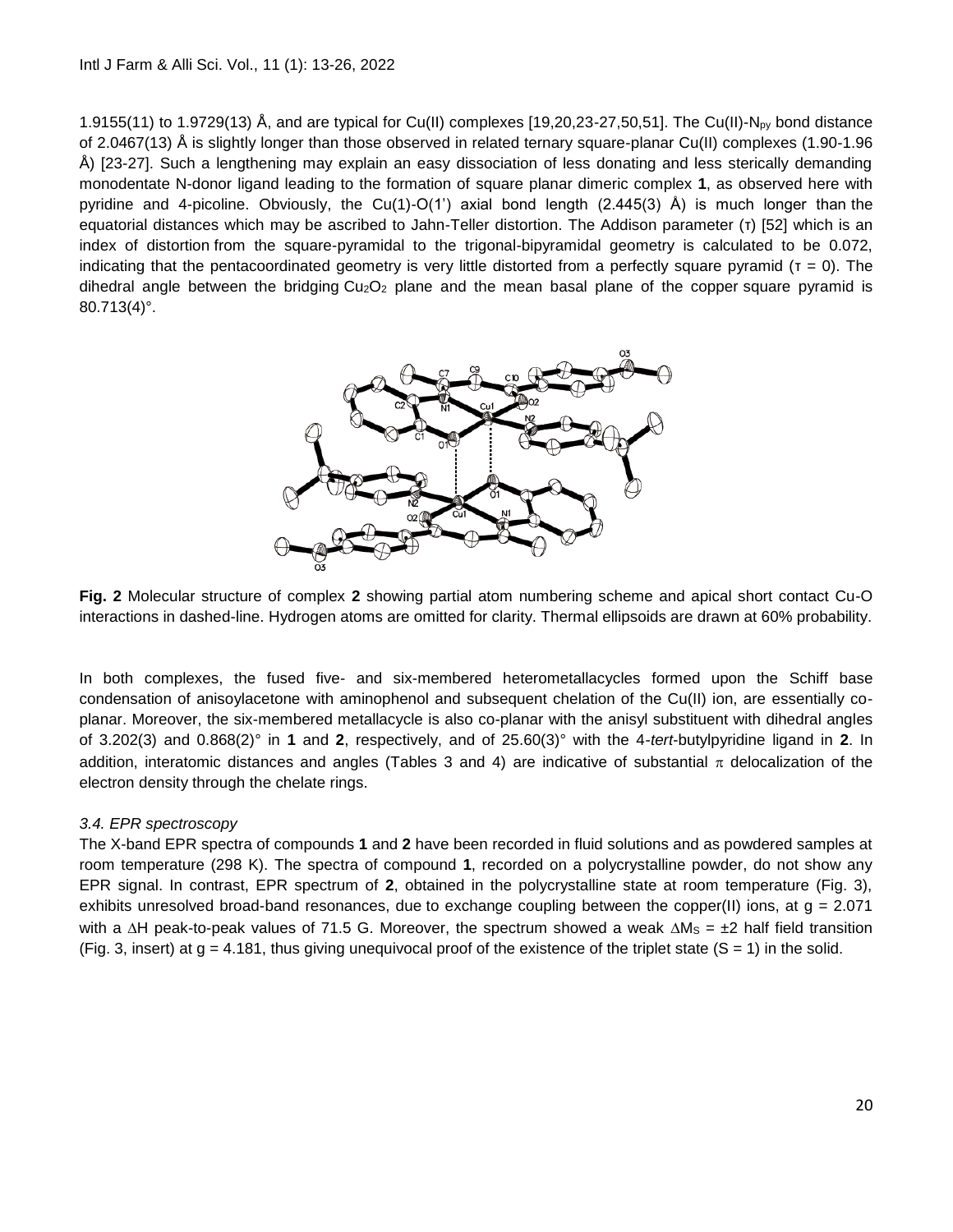

**Fig. 3** Experimental EPR spectrum of complex **2** recorded in the solid state at 298 K with an expansion of the halffield region.

The fluid spectrum of compound **1** dissolved in pure pyridine, is typical of mononuclear Cu(II) centers and shows a well-resolved hyperfine structure with isotropic g value of 2.115 with hyperfine coupling constants  $A_{Cu}$  of 76 G. This observation suggests that, after dissolution, the dimeric structure of **1** is destroyed, as noticed for other polynuclear Cu(II) compounds [5b,54].

On the other hand, at 298 K in CH<sub>2</sub>Cl<sub>2</sub>:1,2-C<sub>2</sub>H<sub>4</sub>Cl<sub>2</sub> (1:1 v:v) solution (Fig. 4), the spectrum of compound 2 exhibits partially resolved superhyperfine structure (5 lines,  $A_N = 11.5$  G) superimposed on the quartet hyperfine structure centerd at  $g_{iso} = 2.101$  with hyperfine coupling  $A_{Cu}$  value of 90 G. Those data are consistent with a mononuclear copper(II) species  $(S = 1/2)$ , with the Cu(II) ion in a slightly distorted square planar or square pyramidal coordination environment [26,50,53,55].



**Fig. 4** X-band EPR spectrum of 2 recorded in  $CH_2Cl_2$ : 1,2-C<sub>2</sub>H<sub>4</sub>Cl<sub>2</sub> (1:1 v:v) mixture at 298 K.

#### *3.5. Magnetic properties*

The magnetic properties of compounds **1** and **2** have been measured from room temperature to 2 K using a constant applied field of 2 kOe. On cooling a powdered sample of 1 χ<sub>M</sub>T (χ<sub>M</sub> the magnetic molar susceptibility and T the temperature in Kelvin) decreases continuously from 0.375 cm<sup>3</sup> K mol<sup>-1</sup> down to almost zero (0.02 cm<sup>3</sup> K mol<sup>-1</sup>). This is a clear indication that very strong antiferromagnetic interaction operates between the two spins. The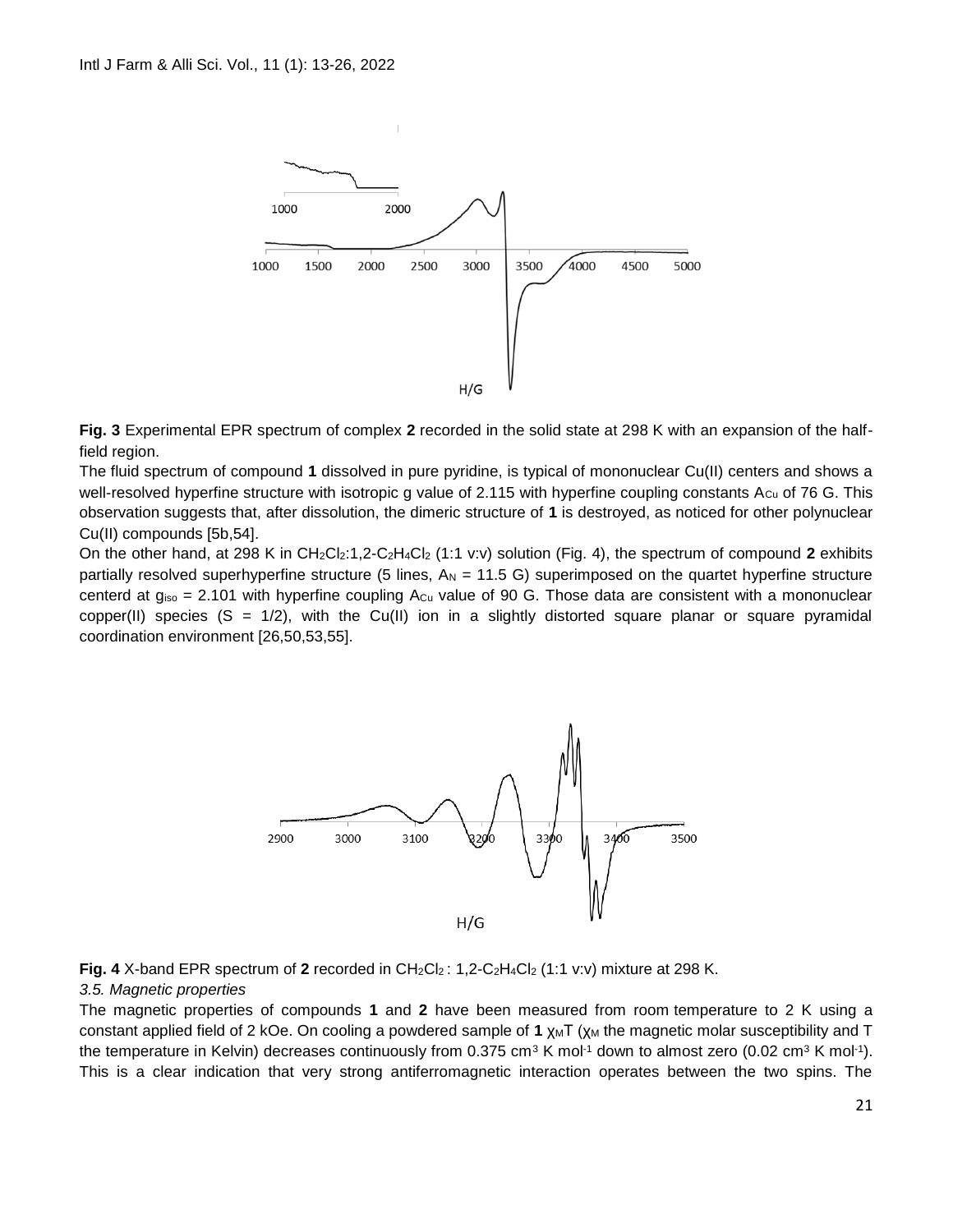experimental temperature dependence of  $x_MT$  of two spins interacting through the Heisenberg-Dirac-van Vleck Hamiltonian (H = -J S<sub>A</sub>·S<sub>B</sub>) is reproduced by a slightly modified Bleaney-Bowers equation [11,56]:

$$
\chi_{M}T = (1-x)\frac{2Ng^{2}\beta^{2}}{k} \frac{1}{3+\exp\left(-\frac{J}{kT}\right)} + x\frac{2Ng^{2}\beta^{2}}{3k}S(S+1)
$$

*N*,  $\beta$ , g, and *k* represent the Avogadro number, the Bohr magneton, the Boltzman constant and the Zeeman factor respectively, while x represents the fraction of paramagnetic impurities in the sample. The best agreement between experiment and theory (Fig. 5) is obtained with *g* = 2.15 and *J* = -397 cm-1 . Such a strong antiferromagnetic spincoupling involving two  $dx^2-y^2$  orbitals of the metal centers could be expected owing to magnetic interactions mediated by equatorial-equatorial bridging ligands with a Cu-O-Cu angle of 102.95(6)° [8,13-15], agreeing well with those reported for other analogous compounds [19,20].



**Fig. 5** Temperature dependence of  $χ_MT$  for compound 1 (empty circles) with the best-fitted curve (full red line).

Compound 2 behaves differently from 1. Indeed, χ<sub>M</sub>T (χ<sub>M</sub> the magnetic molar susceptibility and T the temperature in Kelvin) for compound 2 is constant and equal to 0.87 cm<sup>3</sup> K mol<sup>-1</sup> (Fig. 6) in the whole temperature range which witnesses that no interaction operates between the two spins localized on Cu(II) metal ions. With this Curie constant we can determine the average Zeeman value  $g = 2.152$  per Cu(II) center. The simulated Brillouin curve for two uncoupled Cu(II) perfectly reproduces the field variation of the magnetization at 2 K (inset of Fig. 5). Compound **2** shows a slightly distorted square-pyramidal geometry, thus the magnetic interactions that are mediated by apical-equatorial bridges are expected to be negligible as the  $dx^2-y^2$  and  $dz^2$  orbitals of the Cu(II) centers are orthogonal to each other (see below Section 3.6), and the axial Cu-O bond is significantly longer (0.5203 Å) than the equatorial ones.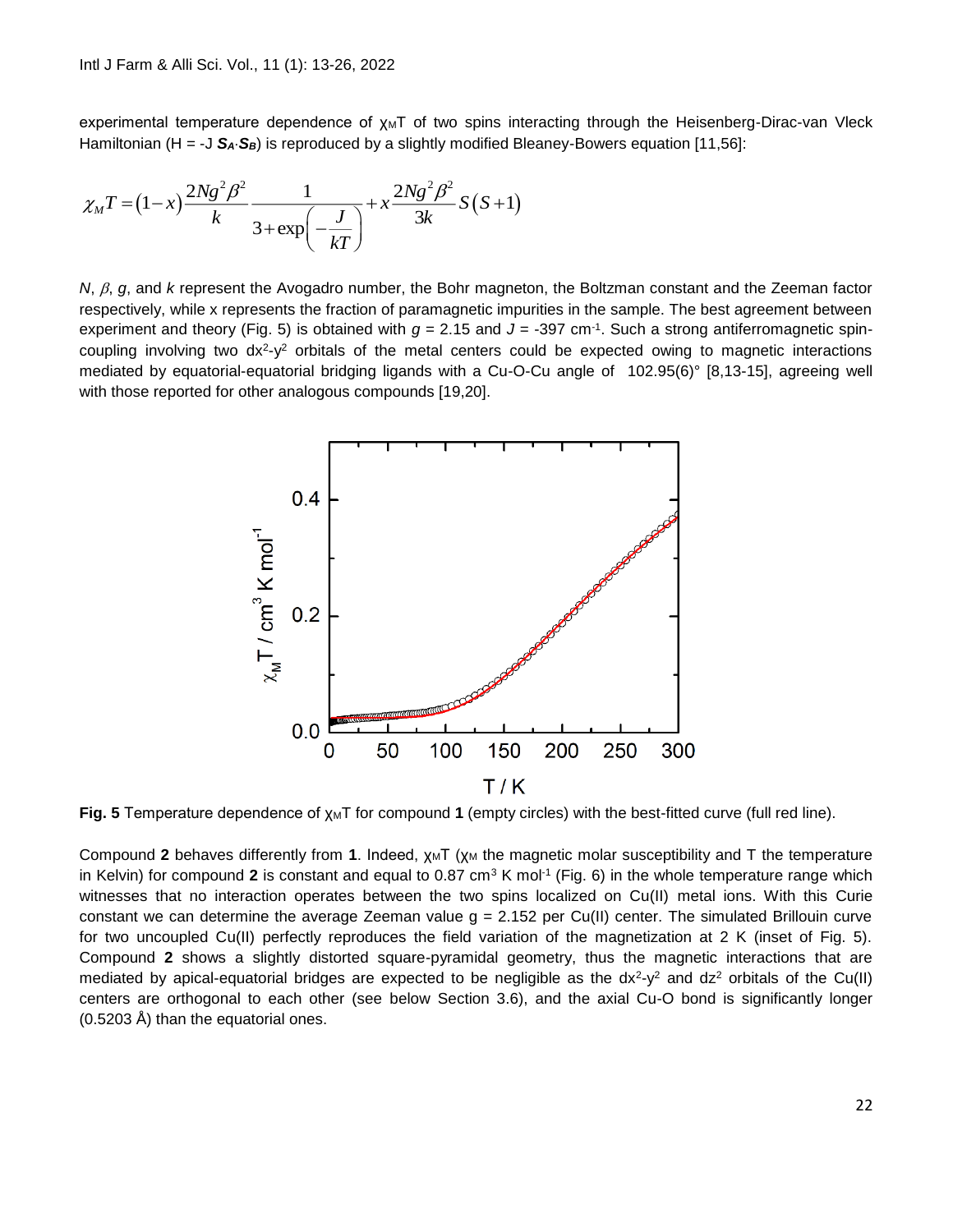

Fig. 6 Temperature dependence of χ<sub>M</sub>T for compound 2 with the best fitted curve with a Curie law (full line). Inset: field variation of the magnetization for compound **2** at 2 K with the best fitted curve with a Brillouin law (full line).

## *3.6. Theoretical investigations*

To complete magnetic measurements, ab initio calculations of the magnetic interactions in **1** and **2** have been performed at the CAS[2,2]SCF/DDCI level (see computational details). Such a computational approach usually gives excellent agreement with respect to experimental findings [57], even for through-space interactions such as in **2** [58]. Of course, DFT (within the broken symmetry (BS) approximation) could have been used instead of CASSCF/DDCI approach [59]. However, major drawbacks, among them the spin contamination of the BS wavefunction and the choice of the exchange-correlation functional, explain the present choice of wavefunctionbased multireference approaches. Results are gathered in Table 4 and the magnetic orbitals of **1** are given in Fig. 7. At the best level of calculation, i.e. CAS+DDCI, the strong antiferromagnetic behaviour of **1** is recovered whereas no interaction is calculated in the case of **2** due to a poor through-space overlap between the magnetic orbitals. Both results confirm the experimental data although in the case of **1**, slight discrepancy remains between the measured and calculated exchange couplings.

| <b>Table 4</b> Calculated exchange coupling constant $J$ (cm <sup>-1</sup> ) in model complexes of 1 and 2 |  |
|------------------------------------------------------------------------------------------------------------|--|
|------------------------------------------------------------------------------------------------------------|--|

|             |          | 2      |
|-------------|----------|--------|
| CAS[2,2]SCF | $-40.0$  | 0.5    |
| CAS         | $-27.5$  | 0.5    |
| $CAS + S$   | $-115.3$ | $-0.6$ |
| CAS+DDCI    | $-256.0$ | 3.1    |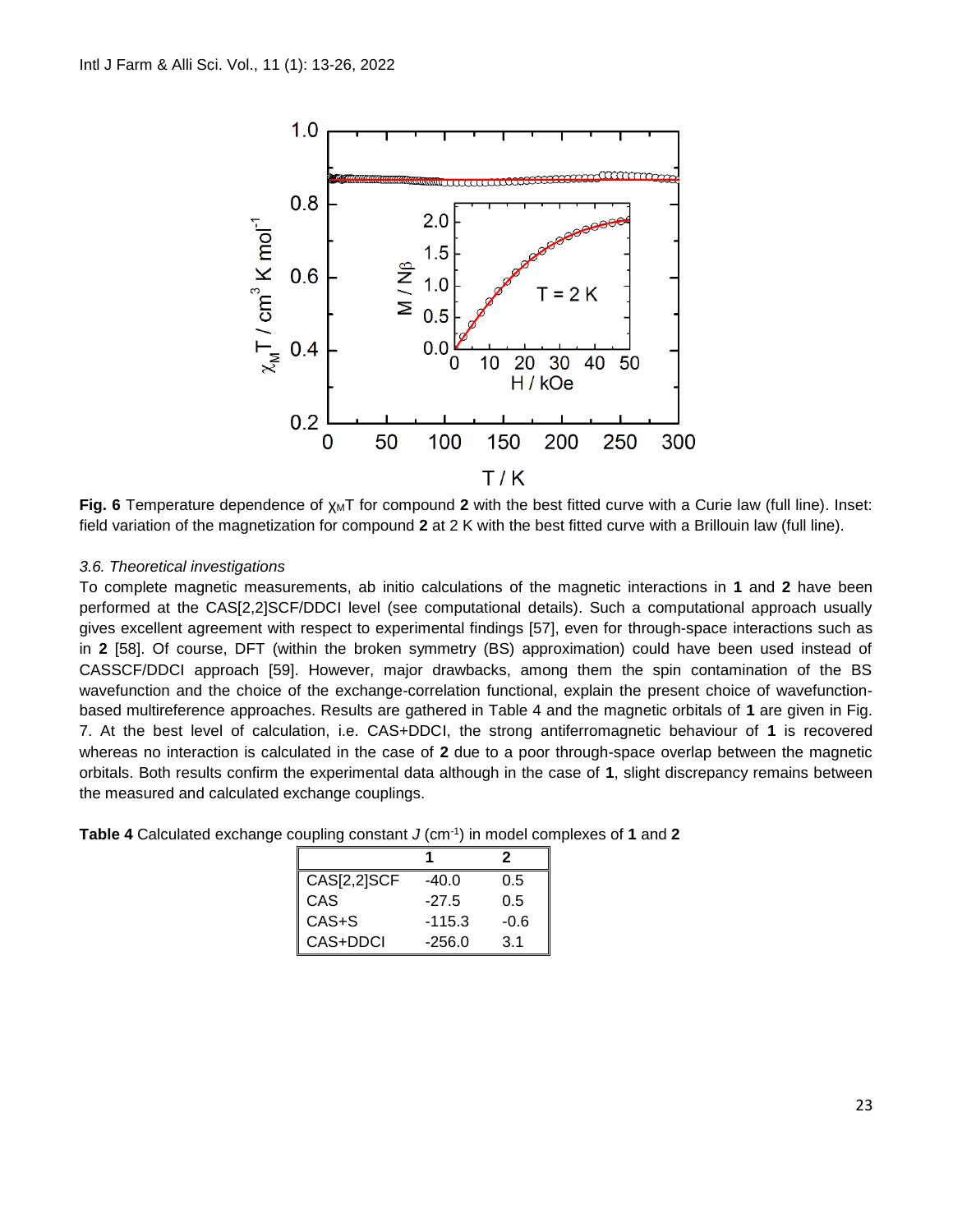

**Fig. 7** Magnetic MOs extracted from a CAS[2,2]SCF calculation over the triplet state.

## **4. Conclusion**

In this report, we have shown that treatment of the dianionic ONO-tridentate ligand derived from the Schiff base condensation of 1-anisyl-1,3-butanedione and 2-aminophenol, with Cu(II) ions leads to the dinuclear complex **1** when the reaction is carried out in the presence of pyridine or 4-picoline, while the same reaction carried out in the presence of 4-*tert*-butylpiridine results in the formation of the binuclear species **2**. Both compounds have been authenticated by single crystal X-ray diffraction analysis that showed that dimeric complex **1** presents two tetracoordinated Cu(II) centers in a square planar environment and that dimer **2** exhibits two pentacoordinated Cu(II) centers with a square pyramidal coordination sphere. The two halves of the dimeric unit are related through a planar Cu2O<sup>2</sup> rhombic core in both cases. EPR study in fluid solutions indicates that the dimeric structure of **1** and **2** is destroyed upon dissolution. In the solid-state, 1 is EPR silent whereas both  $\triangle MS = \pm 1$  and  $\triangle MS = \pm 2$  transitions are observed for **2**. The variable temperature magnetic measurements reveal that dimer **1** exhibits a strong antiferromagnetic interaction due to the coplanar disposition of the Cu(II) metal ions and acute Cu-O-Cu angle (102°), whereas dimer **2** shows negligible antiferromagnetic coupling caused by the basal-apical phenoxido oxygen bridging mode. The magnetic findings have been corroborated by theoretical Ab initio calculations.

## **Appendix A. Supplementary data**

## **Acknowledgments**

The authors thank Drs. M. Fuentealba (PUC Valparaíso) and P. Jehan (CRMPO, Rennes) for helpful assistance and discussion with DFT calculations and HRMS measurements, respectively. This research has been performed as part of the Chilean-French International Associated Laboratory for "Inorganic Functional Materials'' (LIAMIF-CNRS N°836). Financial support from the Fondo Nacional de Desarrollo Científico y Tecnológico [FONDECYT (Chile), grant no. 1130105 (D.C., C.M. and M. F.)], the Vicerrectoría de Investigación y Estudios Avanzados, Pontificia Universidad Católica de Valparaíso, Chile (D.C., C.M. and M. F.), the CNRS and the Université de Rennes 1 is gratefully acknowledged. N.N. Thanks the CONICYT (Chile) and BECAS-CHILE for support of a graduate and Joint Supervision Scholarship (PUCV / UR1) and the Rennes Metropole for the 2013 scholarship awarded doctoral internship.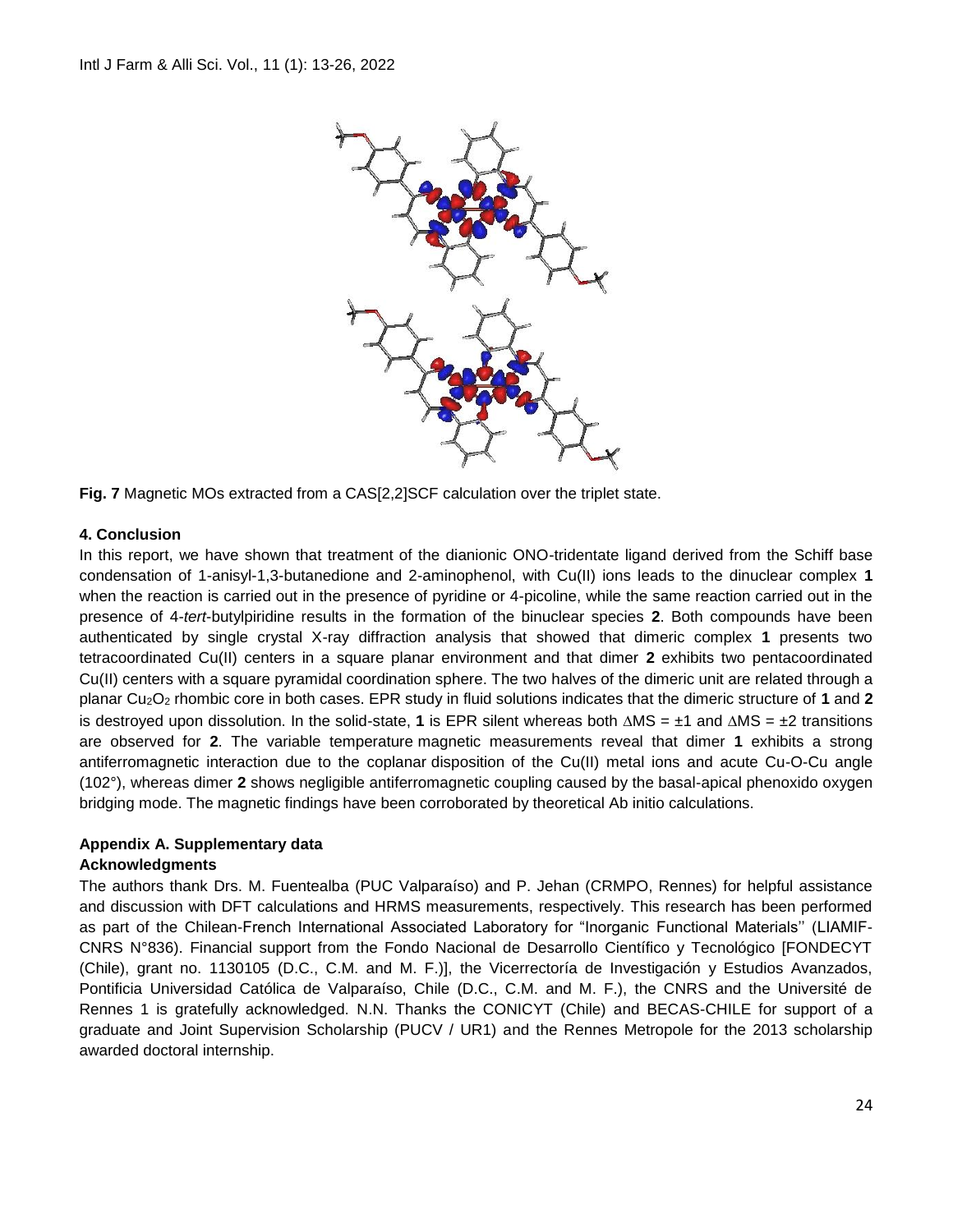#### **REFERENCES**

[1] D. Venegas-Yazigi, D. Aravena, E. Spodine, E. Ruiz, S. Alvarez, Coord. Chem. Rev. 254 (2010) 2086.

[2] E. Ruiz, S. Alvarez, A. Rodríguez-Fortea, P. Alemany, Y. Pouillon, C. Massobrio, in: J.S. Miller, M. Drillon (Eds.), Electronic Structure and Magnetic Behavior in Polynuclear Transition-Metal Compounds, vol. 2, Wiley-VCH, Weinheim, 2001, p. 227.

[3] S. Anbu, M. Kandaswamy, Polyhedron 30 (2011) 123.

[4] R. Vafazadeh, B. Khaledi, A.C. Willis, M. Namazian, Polyhedron 30 (2011) 1815.

- [5] (a) A. Jana, S. Mohanta, Inorg. Chim. Acta, 405, (2013) 265; (b) S. Saha, A. Sasmal, C. R. Choudhury, C. J. Gómez-Garcia, E. Garribba, S. Mitra, Polyhedron 69 (2014) 262.
- [6] D. Gatteschi, O. Kahn, R.D. Willet, Magnetostructural Correlations in Exchange Coupled Systems, Reidel, Dordrecht, 1984.
- [7] V.H. Crawford, H.W. Richardson, J.R. Wasson, D.J. Hodgson, W.E. Hatfield, Inorg. Chem. 15 (1976) 2107.
- [8] L. Merz, W. Haase, J. Chem. Soc., Dalton Trans. (1980) 1594.

[9] T.N. Doman, D.E. Williams, J.F. Banks, R.M. Buchanan, H.-R. Chang, R.J. Webb, D.N. Hendrickson, Inorg. Chem. 29 (1990) 1058.

[10] G. Dutta, R. K. Debnath, A. Kalita, P. Kumar, M. Sarma, R. B. Shankar, B. Mondal, Polyhedron 30 (2011) 293.<br>[11] O. Kahn, Molecular Magnetism, VCH Publishers, New York, 1993.

[11] O. Kahn, Molecular Magnetism, VCH Publishers, New York, 1993.

[12] J.-P. Launay, M. Verdaguer, Electrons in Molecules: From Basic Principles to Molecular Electronics, 1st Edn, OXFORD University Press, Oxford, UK, 2014, Chapter 2, p. 145.

- [13] L.K. Thompson, S.K. Mandal, S.S. Tandon, J.N. Bridson, M.K. Park, Inorg. Chem. 35 (1996) 3117.
- [14] E. Ruiz, P. Alemany, S. Alvarez, J. Cano, Inorg. Chem. 36 (1997) 3683.
- [15] E. Safaei, A. Wojtczak, E. Bill, H. Hamidi, Polyhedron 29 (2010) 2769.
- [16] S. Gupta, A. Mukherjee, M. Nethaji, A. R. Chakravarty, Polyhedron 24 (2005) 1922.
- [17] A. Mukherjee, R. Raghunathan, M.K. Saha, M. Nethaji, S. Ramasesha, A.R. Chakravarty, Chem.-Eur. J. 11 (2005) 3087.
- [18] S. G. Naik, A. Mukherjee, R. Raghunathan, M. Nethaji, S. Ramasesha, A. R. Chakravarty, Polyhedron 25 (2006) 2135.
- [19] P. Bhowmik, N. Aliaga-Alcalde, V. Gómez, M. Corbella, S. Chattopadhyay, Polyhedron 49 (2013) 269.

[20] N.E. Borisova, A. Kostin, T.V. Magdesieva, M.D. Reshetova, O. Nikitin, V. Paredes-García, M.T. Garland, P. Hermosilla-Ibáñez, W. Cañon-Mancisidor, A. Rodionov, D. Venegas-Yazigi, E. Spodine, New J. Chem. 38 (2014) 709.

- [21] S. Khanra, T. Weyhermüller, P. Chaudhuri, Dalton Trans. (2009) 3847.
- [22] C.R. Bhattacharjee, P. Goswami, H.a.R. Pramanik, P.C. Paul, P. Mondal, Spectrochim. Acta A78 (2011) 1408.
- [23] R.N. Patel, V.L.N. Gundla, D.K. Patel, Polyhedron 27 (2008) 1054.
- [24] R. Vafazadeh, R. Esteghamat-Panah, A. C. Willis, A. F. Hill, Polyhedron 48 (2012) 51.
- [25] P.A.N. Reddy, M. Nethaji, A.R. Chakravarty, Inorg. Chim. Acta 337 (2002) 450.
- [26] A. Garcı´a-Raso, J. J. Fiol, B. Adrover, P. Tauler, A. Pons, I. Mata, E. Espinosa, E. Molins, Polyhedron 22 (2003) 3255.
- 
- [27] R.N. Patel, N. Singh, V.L.N. Gundla, Polyhedron 25 (2006) 3312.
- [28] C. Biswas, S. Chattopadhyay, M.G.B. Drew, A. Ghosh, Polyhedron 26 (2007) 4411.
- [29] V. Tudor, V. Kravtsov, M. Julve, F. Lloret, Y.A. Simonov, J. Lipkowski, V. Buculei, M. Andruh, Polyhedron 20 (2001) 3033.
- [30] W.L.F. Armarego, C.L.L. Chai, Purification of Laboratory Chemicals, Fifth ed., Butterworth-Heinemann, 2003.
- [31] V.V. Popic, S.M. Korneev, V.A. Nikolaev, I.K. Korobitsyna, Synthesis (1991) 195.<br>[32] P. Pascal, Ann. Chim. Phys. 19 (1910) 5.
- [32] P. Pascal, Ann. Chim. Phys. 19 (1910) 5.
- [33] A. Altomare, M.C. Burla, M. Camalli, G. Cascarano, C. Giacovazzo, A. Guagliardi, A.G.G. Moliterni, G. Polidori, R. Spagna, J. Appl. Crystallogr. 32 (1999) 115.
- [34] G.M. Sheldrick, Acta Crystallogr. A64 (2008) 112.
- [35] L.J. Farrugia, J. Appl. Crystallogr. 45 (2012) 839.
- [36] O.V. Dolomanov, L.J. Bourhis, R.J. Gildea, J.A.K. Howard, H. Puschmann, J. Appl. Crystallogr. 42 (2009) 339.<br>[37] E.J. Baerends, D.E. Ellis, P. Ros, Chem. Phys. 2 (1973) 41.
- [37] E.J. Baerends, D.E. Ellis, P. Ros, Chem. Phys. 2 (1973) 41.

[38] (a) G.T. Velde, F.M. Bickelhaupt, E.J. Baerends, C.F. Guerra, S.J.A. van Gisbergen, J.G. Snijders, T. Ziegler, J.Comput. Chem. 22 (2001) 931; (b) C.F.; Guerra, J.G. Snijders, E.J. Baerends, Theor. Chem. Acc. 99 (1998) 391; (c) ADF2012.01, SCM, Theoretical Chemistry, Vrije Universiteit, Amsterdam, The Netherlands[, http://www.scm.com.](http://www.scm.com/)

- [39] A. Becke, Phys. Rev. A 38 (1998) 3098.
- [40] J.P. Perdew, Phys. Rev. B 33 (1986) 8822.
- [41] E. Van Lenthe, E.J. Baerends, J. Comput. Chem. 24 (2003) 1142.
- [42] B.O. Roos, Adv. Chem. Phys. 69 (1987) 399.

[43] F. Aquilante, L. DeVico, N. Ferre, G. Ghigo, P.A. Malmqvist, P. Neogrady, T. Bondo Pedersen, M. Pitonak, M. Reiher, B.O. Roos, L. Serrano-Andres, M. Urban, V. Veryazov, R. Lindh, J. Comput. Chem. 31 (2010) 224.